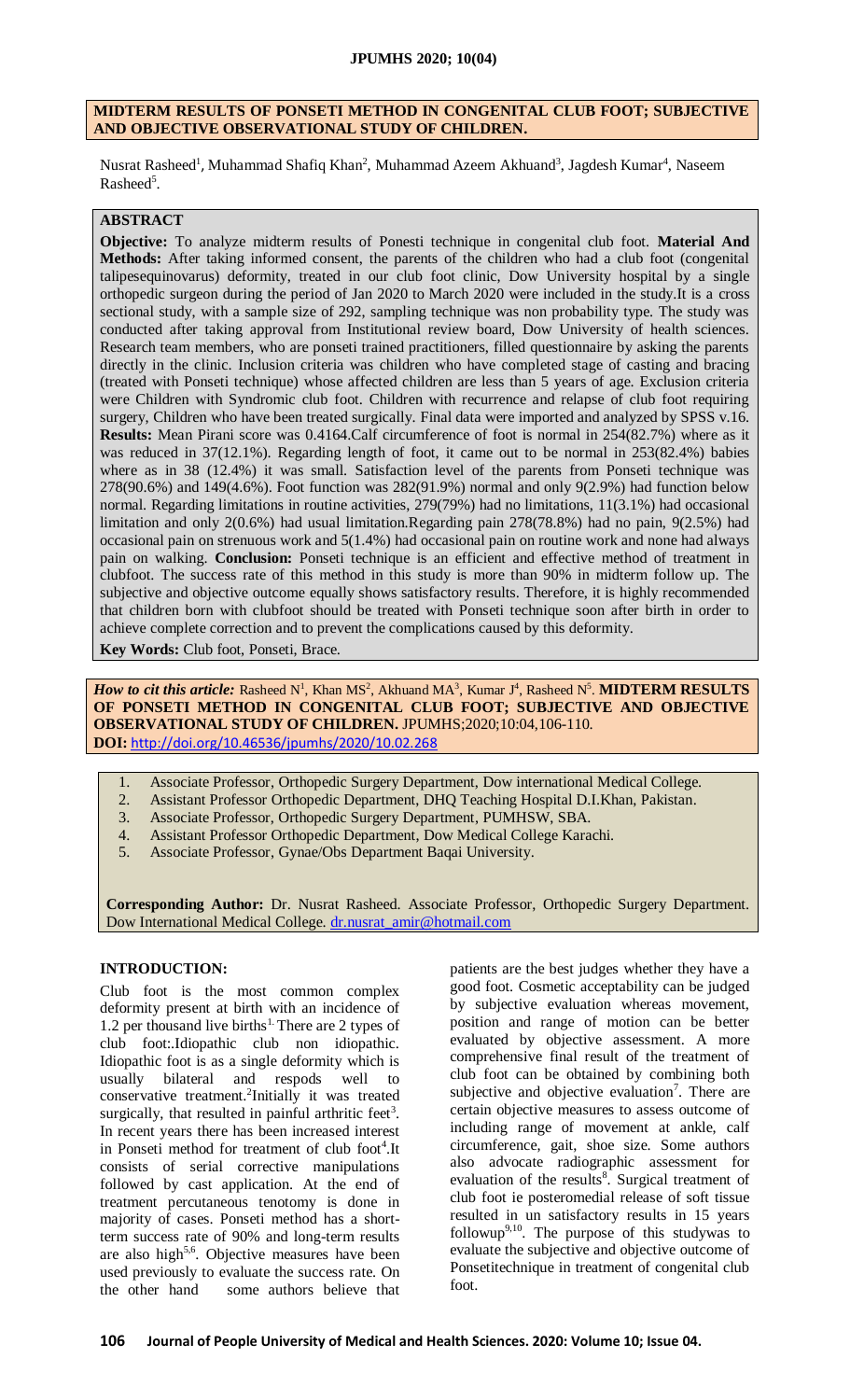#### **MATERIAL AND METHODS:**

After taking informed consent, the parents of the children who had a club foot (congenital talipesequinovarus) deformity, treated in our club foot clinic, Dow university hospital, by a single orthopedic surgeon during the period of January 2020 to March 2020 were included in the study. The study was conducted after taking approval from Institutional review board, Dow University of health sciences. Research team members, who are ponseti trained practitioners, filled questionnaire by asking the parents directly in the clinic.

Ponseti technique was applied without any modifications, including serial long leg casting on weekly basis. On average 7-8 casts are applied. The casting phase is followed by a percutaneous tenotomy under local anesthesia (1 ml of Inj. Xylocaine 2%), the procedure is performed in clinic. After tenotomy, a cast is applied for three weeks. Abduction brace was fitted to the child when last cast is removed, three weeks after tenotomy. The brace is recommended for 23 hours/day for three months followed by at night and during sleeping hours in the day time till 4 years of age. Clinical assessment included the examination to see the residual and recurrent deformities. Passive range of motion, appearance, muscle power, calf atrophy, muscle bulk and foot size.Pirani score was used to assess the outcome of treatment. Maximum score is 6 and minimum score being 0. For satisfaction and functional outcome of the treatment data has been recorded by the parents considering the patient as minor. A questionnaire comprising of two parts was given to the families of treated children.Demographic features of the patients, problems arising during the phases of casting, bracing and tenotomy, familial support, functional outcome of the babies were asked. Questionnaire was administered in English in their validated form during clinic appointments. In those cases where the care givers face any difficulty in filling the questionnaire due to illiteracy or language barrier, a member of staff assisted those parents in order to fill the questionnaire comfortably in a proper way. It is a cross sectional study, with a sample size of 292, sampling technique was non

probability type. Inclusion criteria was Parents or care givers of the Children with idiopathic club foot. Children who have completed stage of casting and bracing (treated with Ponseti technique) whose affected children are less than 5 years of age. Exclusion criteria were Children with Syndromic club foot. Children with recurrence and relapse of club foot requiring surgery, Children who have been treated surgically. Final data were imported and analyzed by SPSS v.16.

## **RESULTS:**

As per results mean age of the patient was 39.7 months with an SD 1.812. Regarding sex, 162(52.8%) were male, 130(42.2%) wasfemale.Mean age at which treatment started was 2.12(SD 2.05) months. Time duration for which brace was used 3.24 years, Mean Pirani score was 0.4164.Calf circumference of foot is normal in 254(82.7%) where as it was reduced in 37(12.1%). Regarding length of foot, it came out to be normal in 253(82.4%) babies where as in 38 (12.4%) it was small (as shown in table 1and 3). Satisfaction level of the parents from Ponseti technique was 278(90.6%) and 149(4.6%). Foot function was 282(91.9%) normal and only 9(2.9%) had function below normal. Regarding limitations in routine activities, 279(79%) had no limitations, 11(3.1%) had occasional limitation and only 2(0.6%) had usual limitation. Regarding pain  $278(78.8%)$  had no pain,  $9(2.5%)$  had occasional pain on strennous work and 5(1.4%) hadoccasional pain on routine work and none had always pain on walking. Problem in shoe wearing was not observed in 257(72.8%), 34(9.6%) had problem during strennous work and only 5(1.4%) had problem in routine activities. Regarding relapse 275(77.95) had no relapse, 17(4.8%) had varus deformity. Satisfaction level of the parents came out to be 91.9%.

| Table 1: Calf circumference |                  |           |         |                      |                       |  |  |
|-----------------------------|------------------|-----------|---------|----------------------|-----------------------|--|--|
|                             |                  | Frequency | Percent | <b>Valid Percent</b> | Cumulative<br>Percent |  |  |
| Valid                       | Normal           | 254       | 82.7    | 87.3                 | 87.3                  |  |  |
|                             | Less than normal | 38        | 12.1    | 12.7                 | 100.0                 |  |  |
|                             | Total            | 292       | 94.8    | 100.0                |                       |  |  |
|                             |                  |           |         |                      |                       |  |  |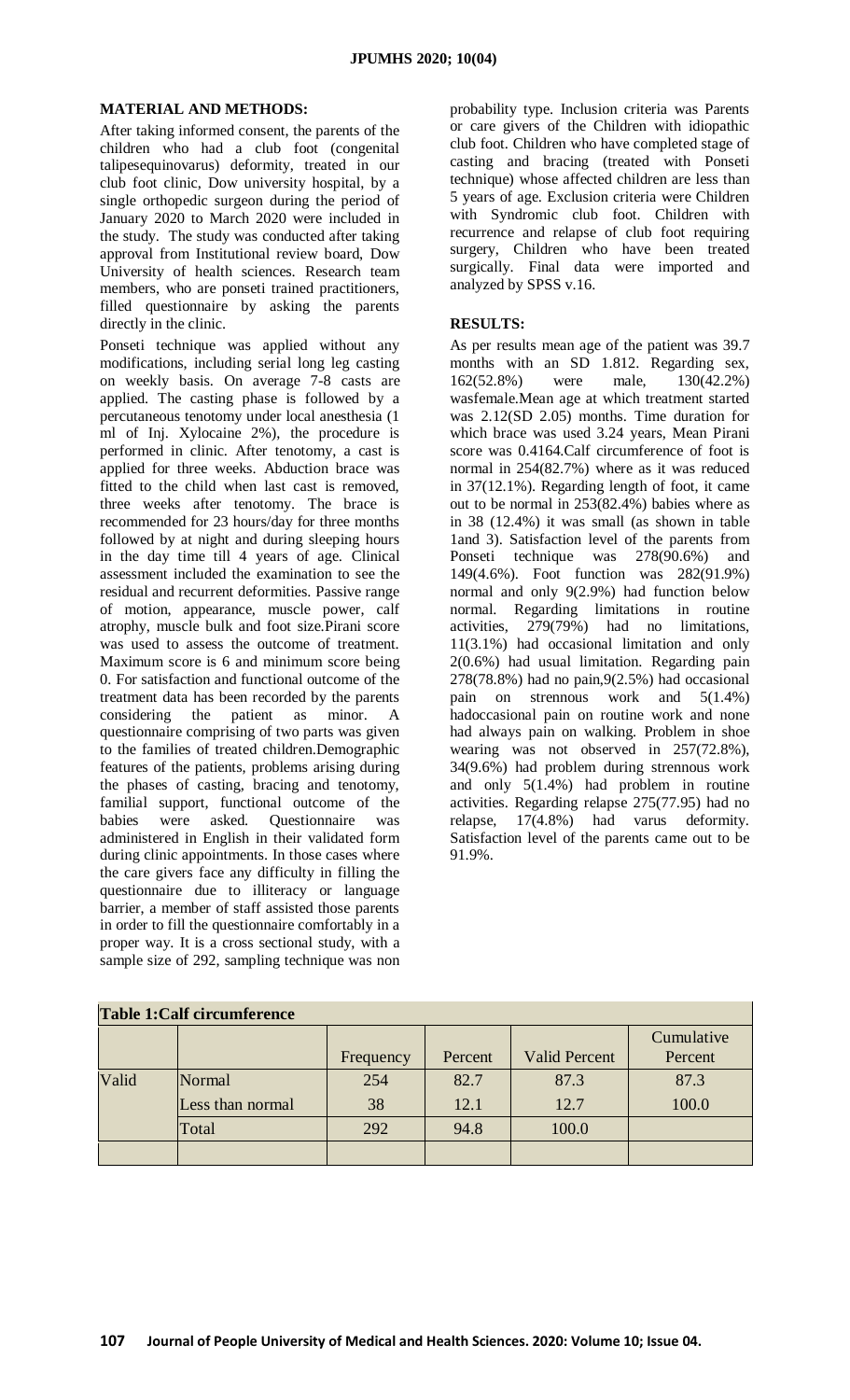| Table 2: Length of foot |                  |           |         |                      |            |  |  |
|-------------------------|------------------|-----------|---------|----------------------|------------|--|--|
|                         |                  |           |         |                      | Cumulative |  |  |
|                         |                  | Frequency | Percent | <b>Valid Percent</b> | Percent    |  |  |
| Valid                   | Normal           | 253       | 82.4    | 86.6                 | 86.6       |  |  |
|                         | Less than normal | 38        | 12.4    | 13.0                 | 99.7       |  |  |
|                         | 21               |           |         |                      | 100.0      |  |  |
|                         | Total            | 292       | 95.1    | 100.0                |            |  |  |

### **Table:3 Satisfaction of parents**

| Tubicio buthluction of purches |               |           |         |                      |                       |  |  |
|--------------------------------|---------------|-----------|---------|----------------------|-----------------------|--|--|
|                                |               | Frequency | Percent | <b>Valid Percent</b> | Cumulative<br>Percent |  |  |
| Valid                          | Satisfied     | 278       | 90.6    | 95.2                 | 95.2                  |  |  |
|                                | Not satisfied | 14        | 4.6     | 4.8                  | 100.0                 |  |  |
|                                | Total         | 292       | 95.1    | 100.0                |                       |  |  |

# **DISCUSSION:**

Idiopathic club foot deformity has been corrected with successive manipulation and casting as proposed by Professor Ponseti in 1948. Ponseti technique has three phases; the corrective phase is the first phase which consists of serial manipulations followed by casting on weekly basis. Second phase is the maintenance phase which a brace known as DB splint is used. Third phase is the transition phase in which splint is discontinued and baby is encouraged to wear normal shoes<sup>11</sup>.In our study 86.5% of cases there was no family history of club foot, this finding is consistent with study by McConnel et al.who reports 94% patients with club foot had no family history of this deformity<sup>12</sup>. According to results of our study mean age at which treatment was started was 2.12 months. In this regard our study is in line with the world literature which shows in order to achieve good results treatment should be started as soon as possible.13,14 Regarding Sex of the babies current study shows more prevalence In males, this finding is consistent with the results of studies carried out by Desai et al(2010) and Dobbs et al  $2004$ ,  $^{16,17}$  Time duration for which brace was used 3.24 years, Mean Pirani score was 0.4164. These results showing excellent compliance by the parents which is reflected by average 3.24 years of brace used and low Pirani score. A study carried by Nogueria et al which shows noncompliance with bracing in clubfoot has been contributed to systematic challenges and inequities.<sup>18</sup>Another study done by Porecha et al which reveals poor compliance with bracing protocol is a major reason of recurrence in club foot treatment with Ponseti teshnique.<sup>13</sup> There are certain factors which directly affects the subjective outcome of patient including parents

expectation and the services provided by physicians and staff and the physical appearance of foot after treatment.<sup>7</sup> Satisfaction level of the parents is 90% in our study where as a study conducted by Chesney et al shows the satisfaction level of the patient is directly related to the appearance of foot. Those who have broad and short feet, wasting of calf muscles with ankles stiffness had worst satisfaction level. "Patient is the final judge of weather he has a good foot" as stated by Bjonness<sup>18</sup>. Good results (>85%) have been reported in literature with this technique<sup>19, 20, 21</sup>. Excellent results have been seen by some authors as well which is consistent with our study.<sup>22,23</sup> As far as objective outcome is concerned, the parameters are Pain, ankle motion, problems in shoe wearing, foot size, calf muscle circumference and signs of relapse. These are easy to measure and reproducible. The current study shows all the parameters to be up to the mark in short terms follow up which is in consistent with world literature which shows 92-98% success rate with Ponseti technique in idiopathic club foot.<sup>24, 25, 26</sup> A study done in India by Saini et al shows good results in 79% cases, fair in 5 % and poor in  $16\%$ .<sup>27</sup>

There are certain limitations in this study. This is a midterm follow up of the patients showing good results. Long term follows up studies should be done in order to evaluate the results in long run.

## **CONCLUSION:**

Ponseti technique is an efficient and effective method of treatment in clubfoot. The success rate of this method in this study is more than 90% in midterm follow up. The subjective and objective outcome equally shows satisfactory results. Therefore, it is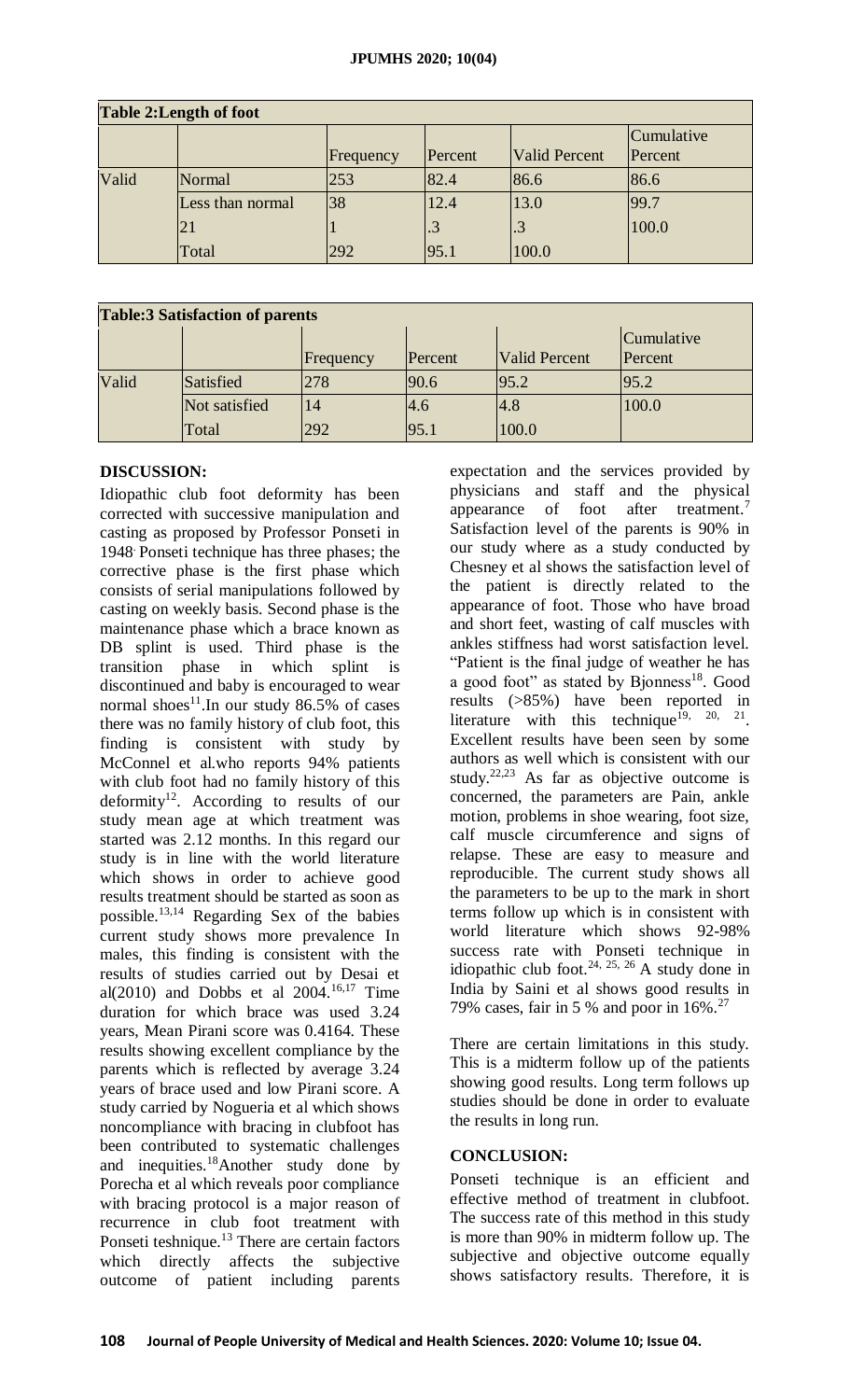highly recommended that children born with clubfoot should be treated with Ponseti technique soon after birth in order to achieve complete correction and to prevent the complications caused by this deformity.

**ETHICS APPROVAL:** The ERC gave ethical review approval

**CONSENT TO PARTICIPATE:** written and verbal consent was taken from subjects and next of kin

**FUNDING:** The work was not financially supported by any organization. The entire expense was taken by the authors

**ACKNOWLEDGEMENTS:** We would like to thank the all contributors and staff and other persons for providing useful information.

**AUTHORS' CONTRIBUTIONS:** All persons who meet authorship criteria are listed as authors, and all authors certify that they have participated in the work to take public responsibility of this manuscript. All authors read and approved the final manuscript.

**CONFLICT OF INTEREST:** No competing interest declared.

# **REFERENCES:**

- 1. Malagaleda F, Mayet S, Firth G, Ramchandran M. The impact of Ponseti treatment methods on parents and caregivers of children with club foot: a comparison of two urban populations in Europe and Africa. J ChilldOrthop 2016 10:101-107
- 2. Khorsheed MA, Hwaizi LJK. Early management of club foot by the Ponseti method with complete percutaneous tenotomy of tendoachillis.J Family Med Prim care2019;8:2618-22
- 3. Morcuende JA. Congenital idiopathic clubfoot: prevention of late deformity and disability by conservative treatment with the Ponseti technique. Pediatr Ann 2006; 35:128-30,32-6
- 4. Dobbs MB, Rudzki JR, Purcell DB, Walton T, Porter KR, Gurnett CA. Factors predictive of outcomeafter use of the Ponseti method for the treatment of idiopathic clubfeet. J bone Joint Surg Am. 2004;86:22-27
- 5. Laaveg SJ, Ponseti IV: Long term results of treatment of congenital club foot. J Bone Joint Surgery, 1980,62:23- 31.
- 6. Cooper DM, Dietz FR:Treatment of idiopathic clubfoot.Athirty year follow up note. J Bone Joint Surg 1995,77 A:1477-89
- 7. Bjonness T: Congenital club foot. Acta Orthopedics Scandinavia 1975,46:848- 856
- 8. Chesney D, Barker S, Maffuli N. Subjective and objective outcome in congenital club foot; a comparative study of 204 children.BMC Musculoskeletal Disorders 2007, 8:53
- 9. Hutchins PM,Foster BK, Paterson DC, Cole EA. Long term results of early surgical release in club feet. J Bone joint Surgery Br 1985,67:79-91
- 10. Arson J, Puskarich CL: Deformity and disability from treated club foot. J PediatrOrthop 1990, 10:109-19
- 11. Herzenburg JE, Readler C, Bor N. Ponseti versus traditional methods of casting for idiopathic club foot. J PeadiatrOrthop 2002, 22:517-21
- 12. McConnel L, Cosma D, Vasilescu D, Morcuende J. Descriptive epidemiology of club foot in Romania: A clinic based study. Eur Rev MedPharmacol Sci2016;220-4
- 13. Porecha MM, Parmar DS, Chavda HR. Mid term results of Ponseti method for treatment of idiopathic club foot. Journal of orthopedic surgery and research 2011,6:3:1-7
- 14. Ponseti IV. Congenital Clubfoot: Fundamentals of Treatment. Oxford, UK: Oxford University Press; 1996
- 15. Souna BS, Ganda S, Aboubacar CL, Assoumane I. Neglected idiopathic congenital clubfoot: Surgical treatment before 20 years old. About 40 feet collected since 7 years. Mali Med 2009;24:4‑8.
- 16. Desai L, Oprescu F, Dimeo A, Mocuende JA. Bracing in the treatment of children with clubfoot: Past, present, and future. Iowa Orthop J 2010;30:15‑30.
- 17. Dobbs MB, Rudzki JR, Purcell DB, Walton T, Porter KR, Gurnett CA.